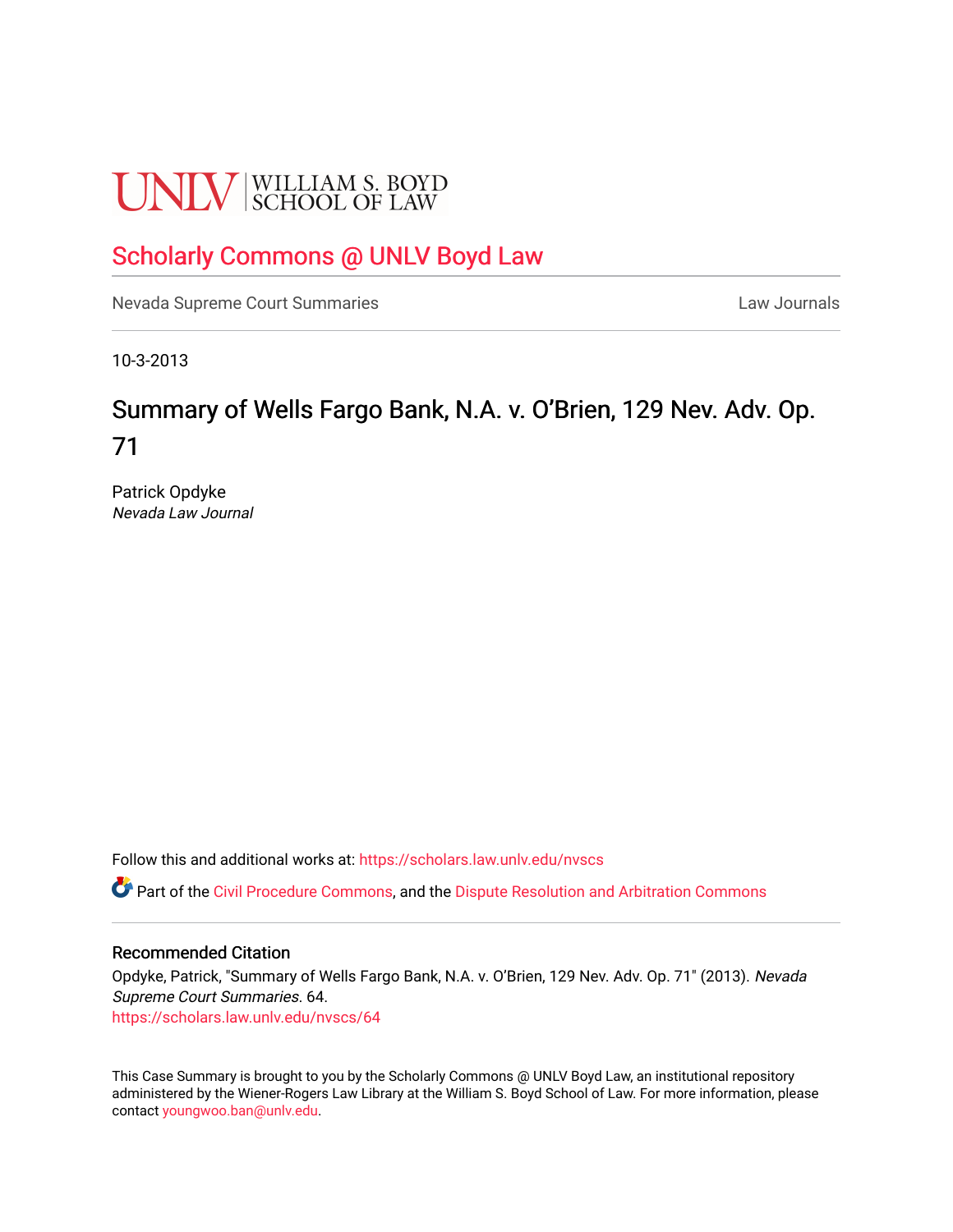*Wells Fargo Bank, N.A. v. O'Brien,* 129 Nev. Adv. Op. 71 (Oct. 3, 2013)<sup>1</sup>

### CIVIL PROCEDURE: FINALITY OF JUDICIAL REMAND TO MEDIATION

#### **Summary**

The Court determined whether a district court order for judicial review of foreclosure mediation and remanding for further mediation is final and appealable, or whether it is not final and not appealable.

#### **Disposition**

NRAP2 requires finality of a decision before the Court can undertake its review. Denial of review is proper for cases where the district court remanded to an administrative agency unless the order constitutes a final judgment on the merits and remands merely for collateral tasks. The same is true for orders arising from, and remanding to, the foreclosure mediation program.

#### **Factual and Procedural History**

Homeowners, Dewey and Renee O'Brien, elected to participate in the foreclosure mediation program allowed under state law. <sup>3</sup> Along with a representative from Wells Fargo, the parties agreed to stall foreclosure proceedings for three months while the O'Briens sought a loan modification. Several months later, the O'Briens petitioned the district court for judicial review, asserting that Wells Fargo breached their agreement. The district court found that Wells Fargo had violated the agreement and granted the O'Briens' petition for judicial review, awarding them sanction and attorneys fees, and ultimately directing Wells Fargo to participate in and pay for additional mediation. Wells Fargo appealed.

The Court ordered Wells Fargo to demonstrate jurisdiction. Wells Fargo argued that the order resolved all of the issues before the district court and thus was final and appealable. The O'Briens countered, arguing the order did not resolve the ultimate question regarding their home, and was therefore not appealable.

#### **Discussion**

The Court<sup>4</sup> only reviews decisions that are final so as to promote judicial economy and efficiency by avoiding piecemeal appellate review. The Court reasoned that deferring appellate review until the completion of significant ongoing proceedings not only avoids the possibility of considering two appeals but "also leaves open the possibility that no appeal will be taken in the event the proceedings on remand satisfy all parties.<sup>"5</sup>

 

<sup>1</sup>

<sup>&</sup>lt;sup>1</sup> By Patrick Opdyke.<br><sup>2</sup> Nev. R. App. P. 3A(b)(1).

 $3$  Nev. Rev. Stat. 107.086 (2013).

<sup>&</sup>lt;sup>4</sup> J. Cherry authored the Court's opinion, in which C.J. Pickering, J. Gibbons, J. Parraguirre, J. Douglas, and J. Saitta join.

 $5$  Pueblo of Sandia v. Babbitt, 231 F.3d 878, 880 (D.C. Cir. 2000).